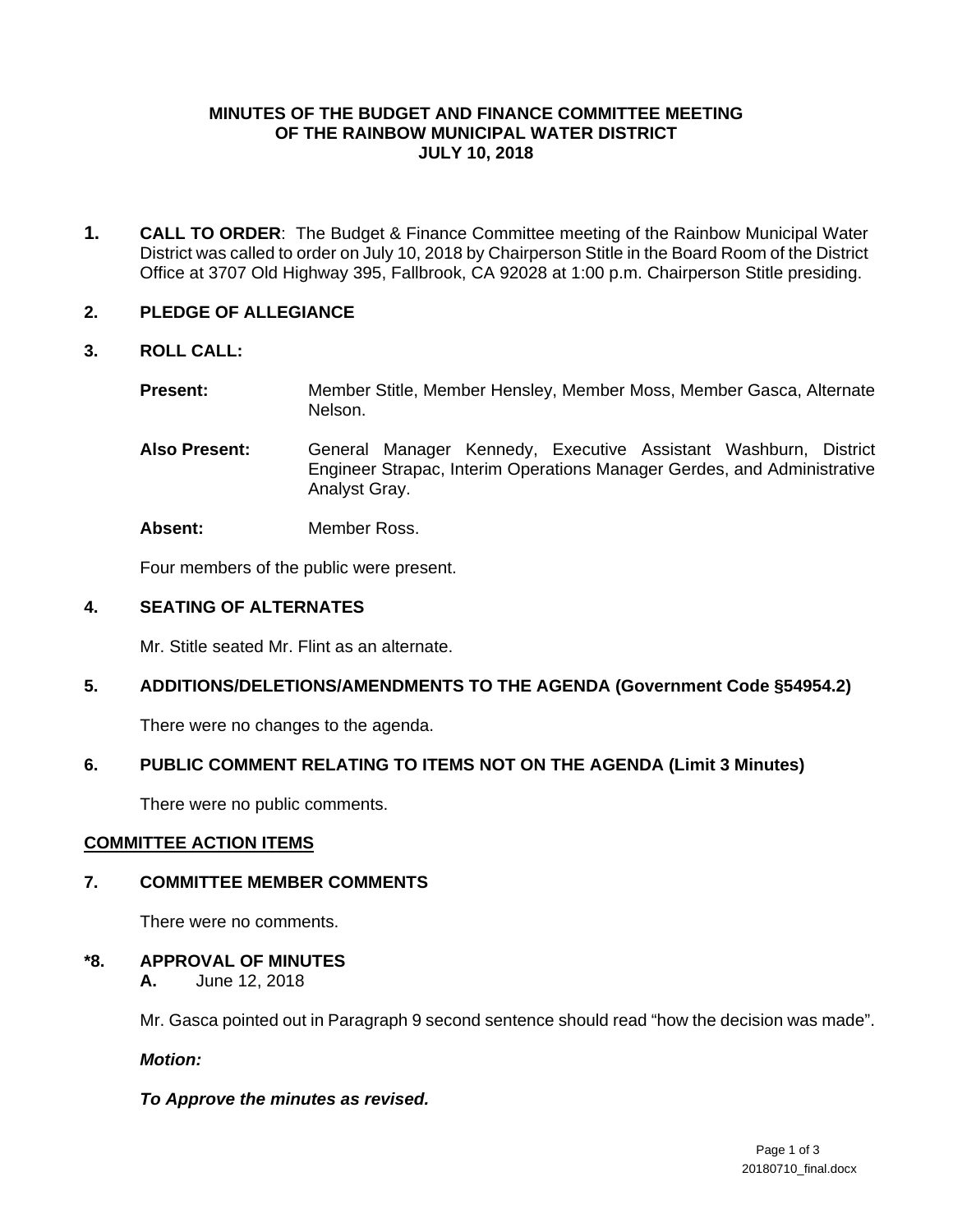*Action: Approve, Moved by Member Hensley, Seconded by Member Gasca.* 

*Vote: Motion carried by unanimous vote (summary: Ayes = 5).* 

## *Ayes: Member Stitle, Member Hensley, Member Moss, Member Gasca, Alternate Nelson.*

## **9. ABM PRESENTATION**

Mr. Kennedy introduced Harvey Katzen who will be presenting information on the Districtwide Meter Replacement Project (Investment Grade Audit Report).

Mr. Katzen presented a summary of the information contained in the report, noting he may refer committee members to the hard copy of the report provided as handouts. He pointed out the key takeaways are: 1) they are here to talk about upgrading RMWD's meter infrastructure by replacing more than 7,700 meters district-wide that are mostly very inaccurate and most certainly beyond their useful life, 2) they have developed a project that will significantly reduce the non-revenue water created by these inaccurate meters, 3) they will provide all of this in a project that is completely turnkey that has a guaranteed maximum cost, no change orders, and no capital outlay is required, and is completely funded from the revenues generated by the project, and 4) the results of this project will be financially guaranteed by ABM so any risk is taking away. Mr. Katzen introduced the team who helped develop the project.

Discussions ensued as the presentation continued.

Mr. Katzen explained the lease term being based upon the amount of the project costs and the interest rate as well as what it will take to budget neutral the project over the term of the leas so there will be no negative coming back to RMWD. Discussion followed.

Mr. Katzen presented information on the delivery, integration, test pilot project, and proposed scheduling. Discussion ensued regarding the meter replacement process.

## *Motion:*

*To go for a lock-in and subject to Board approval, RMWD go forward with the contract.* 

*Action: Approve, Moved by Member Moss, Seconded by Member Gasca.* 

*Vote: Motion carried by unanimous vote (summary: Ayes = 5).* 

*Ayes: Member Stitle, Member Hensley, Member Moss, Member Gasca, Alternate Nelson.* 

#### **10. AMI UPDATE**

Discussion ensued regarding the new devices from Flume Technologies and how they could possibly benefit the customer. It was noted a pilot program was being put together for testing purposes.

Discussion ensued regarding strategic planning.

 Mr. Kennedy pointed out should the test results be positive, it will be a matter of considering the costs and risks involved as well as setting policy. He noted this would be something reviewed by the committee prior to being presented to the Board for approval and policy setting.